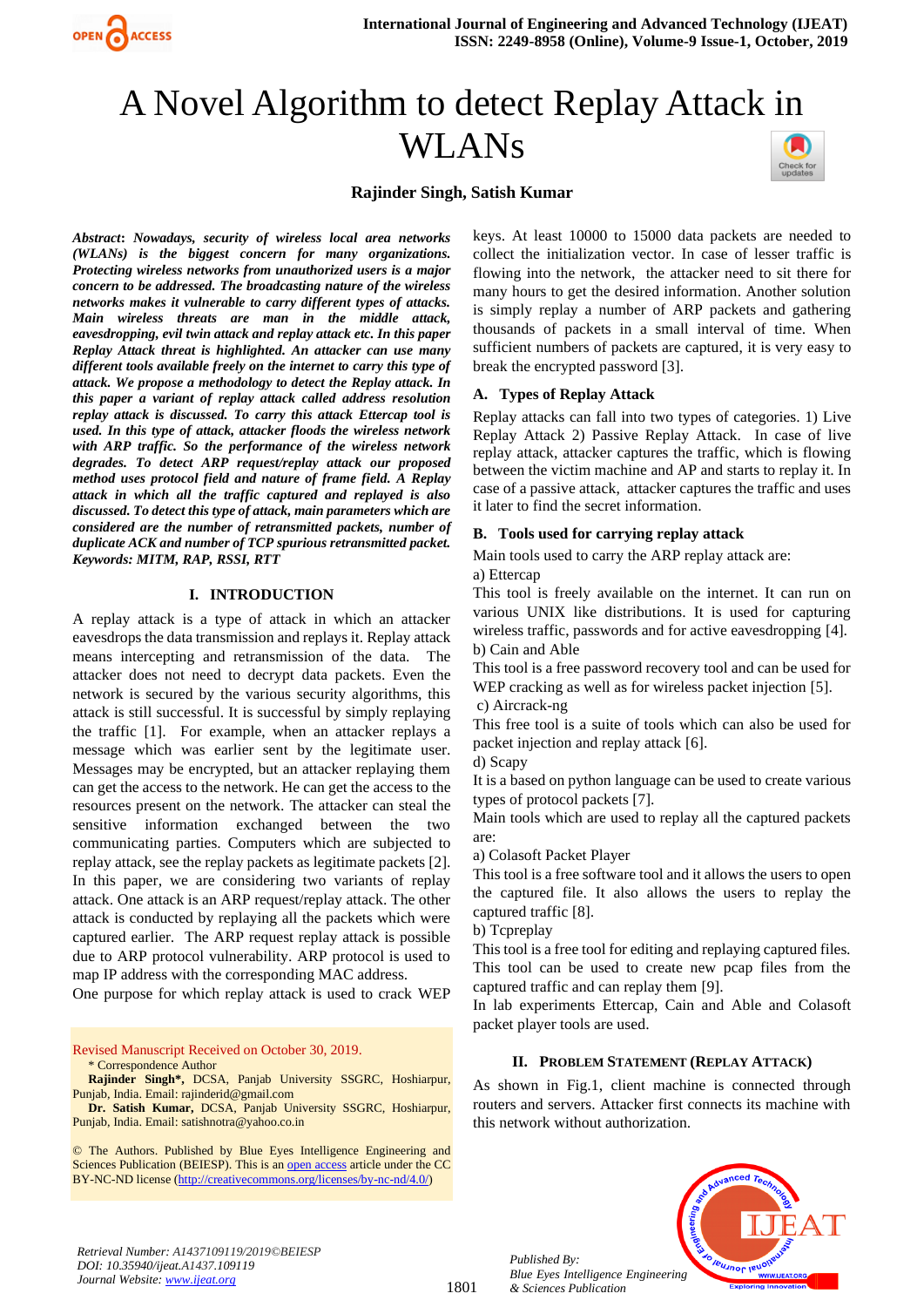After successfully connecting to this network, he chooses the victim machine. Attacker then places itself between the victim machine and router. After successfully placing, all the wireless traffic goes through the attacker machines. Now attacker can catch this traffic and replays it. He can catch all the traffic and replays it or he can replay it later for different purpose. If the attacker replays it, during the time client is connected to the server then it is called live attack. If an attacker replays this traffic later then it is called passive attack.



**Figure 1. Replay Attack.**

#### **III. LITERATURE REVIEW**

Replay attack is carried by replaying valid data which is captured earlier. This valid data is sent into the network maliciously or captured data is delayed [10]. It is carried in two steps: First adversary sniffs the wireless network channel for desired packet. In next step he retransmits the data across the network after modifying it or without modifying it. An attacker sends the repeated copies of the packets to the victim. So he can exhaust the energy of the operating devices in the network or even power supply. Attacker can also crash poorly designed applications [11]. According to Authors in paper [1] even if a wireless network is protected by an encryption technique it is still prone to replay attack. Replay attack can also be used by the attacker to misuse the network resources. According to them an attacker can also use this type of threat to launch Denial of Service attack on network. Authors in the paper [12] have discussed that how replay attack can be used to create congestion and interference in the wireless network. According to them performance of the network can be degraded up to 61% by a single attacker. Their suggested method can cope with this attack.

# **IV. ARCHITECTURE**

The test bed for detecting Replay attack is shown in Fig. 2. It consists of a wireless network, an AP, client devices and an attacker machine. A server machine for monitoring and scanning wireless traffic in the network is also used. First attacker gathers information about the wireless network, information about the connected clients and information about the AP with which the client devices are communicating. Now attacker chooses the victim device. After getting the sufficient information, attacker connects itself with the wireless network. After capturing the wireless traffic, which is flowing between the AP and the victim

*Retrieval Number: A1437109119/2019©BEIESP DOI: 10.35940/ijeat.A1437.109119 Journal Website[: www.ijeat.org](http://www.ijeat.org/)*

machine, he/she starts replaying captured traffic.



**Figure 2. Test Bed for detection of Replay Attack.**

## **V. RESEARCH METHODOLOGY**

Here we are considering two types of replay attack. First is an ARP request Replay attack which is conducted by Ettercap tool. The second Replay attack is conducted by capturing all the packets while opening the home page of a site and then replaying all of these packets with the tools available on the Internet.

ARP request replay attack: ARP protocol is used to map MAC address or hardware address of a device to the dynamic IP address allocated to it. Address resolution means to find the dynamic IP address and associated hardware address of the device. Another function of the ARP is to translate 32 bit IP address of a device to its 48 bit hardware address. A network device uses ARP (Address Resolution Protocol) to find the MAC address of another host present on the local network (Figure 3).

| arp |              |                                                              |                                          |          |             |                                             |
|-----|--------------|--------------------------------------------------------------|------------------------------------------|----------|-------------|---------------------------------------------|
| No. | Time         | Source                                                       | Destination                              | Protocol | <b>RSST</b> | Info                                        |
|     | 12 4.793904  |                                                              | The late of temples stile from antendent | ARP      |             | Who has 100.100.40.100? Tell 100.100.000.00 |
|     | 13 4.798345  | interfective the first method methods                        |                                          | ARP      |             | 112.117.11.121 is at individualized:        |
|     | 26 71.252969 | Chief information Broadcast                                  |                                          | ARP      |             | Who has 173.173.47.173? Tell 100.173.40.07  |
|     | 27 71.257668 | interfection feeling and let entered                         |                                          | ARD      |             | consumidation is at mediate concident.      |
|     |              | 39-76.314545 (Carlista Situation Carl 1:0 aCC and            |                                          | ARD      |             | Who has 172.000.01.03? Tell 102.000.00.000  |
|     |              | 40-76.314646 Preinisficationalis of telligibilities the file |                                          | ARD      |             | 110.101.00.00 is at includebactionality     |
|     |              |                                                              |                                          |          |             |                                             |

**Figure 3. ARP packets shown by Wireshark tool.**

*Published By: Blue Eyes Intelligence Engineering & Sciences Publication* 

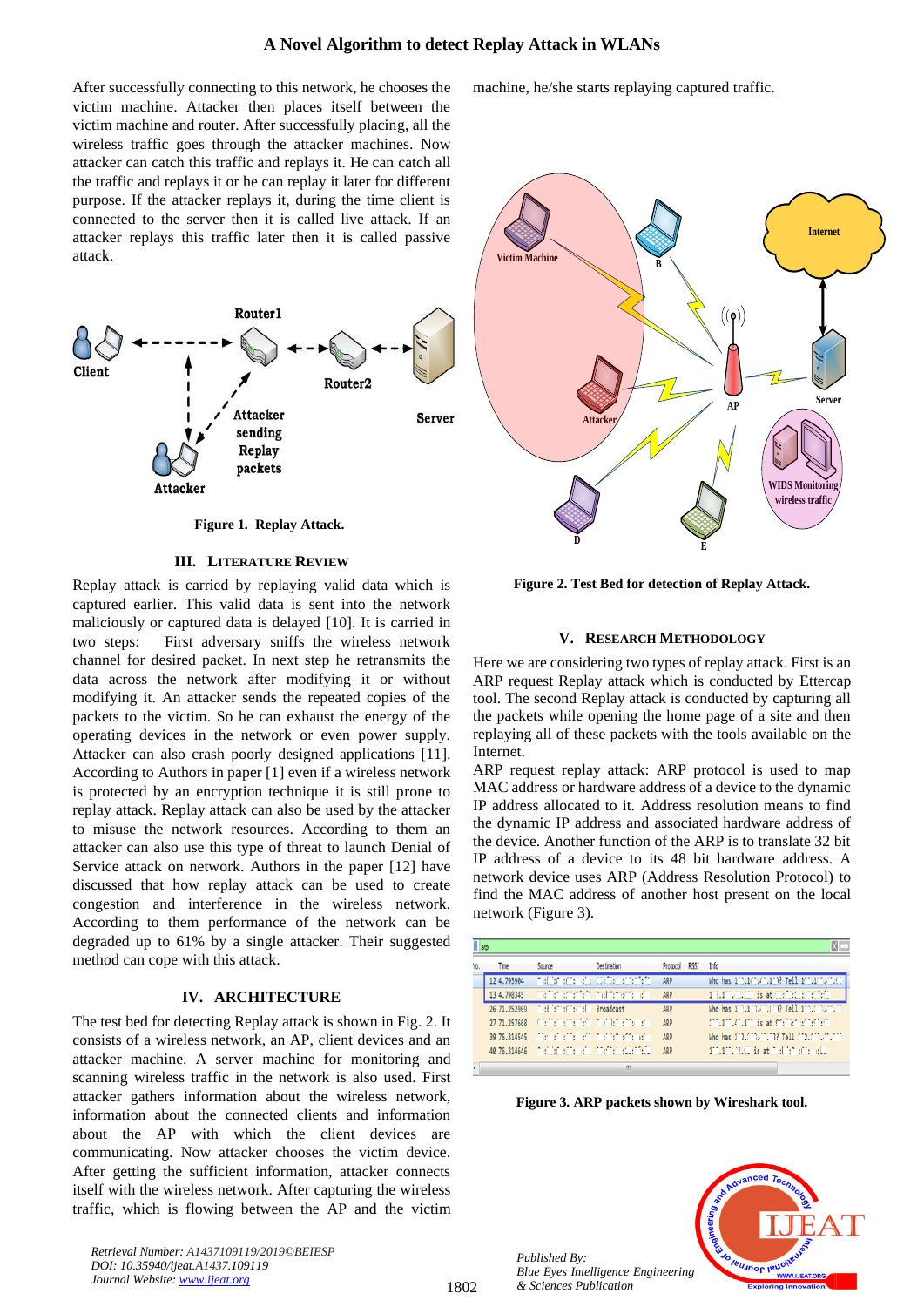

When a packet addressed to this computer arrives at the gateway, it uses ARP protocol to find MAC address associated with IP address. All the operating systems maintain a table called ARP cache, which consist of IP addresses and associated MAC addresses. When a device wants to communicate with another device on the same LAN, it checks ARP cache to find IP and MAC address of that machine. If it is there, then no ARP request is sent. If this entry does not exist, then the ARP request is made. It is a broadcast request and sent to all machines on the LAN [13]. When a computer is powered on the network, its IP address is used for the communication. It's a two way process. First this device sends a broadcast packet for an IP address, on the local network. The device which has the requested IP addresses sends a unicast ARP replies to the sender network device.

ARP request uses a unicast source address and broadcast destination address. ARP reply use unicast source address and unicast destination address [14] [15].

## **A. Design for Detecting for ARP request replay attack**

The proposed system detects the ARP request attack in passive mode. First traffic is captured from the victim node. It is observed during the ARP attack by Ettercap tool a lot of ARP packets are injected into the network in a very short period of time. Figure 4 given below shows the traffic captured by the Wireshark tool during the ARP attack.

| $\sqrt{ap}$ |               |        |   |              |     |                          |     |           | $x \rightarrow$ | v Expression |
|-------------|---------------|--------|---|--------------|-----|--------------------------|-----|-----------|-----------------|--------------|
| No.         | Tme           | Source |   | Desitination |     | TX ra Protoc Information |     |           |                 |              |
|             | 53 90.150675  |        | a | Broadcast    | ARP | Who has 1                |     | 124? Tell | .112            |              |
|             | 54 90.160828  |        | a | Broadcast    | ARP | Who has 1                |     | 255? Tell | ,112            |              |
|             | 55 90.170970  |        | a | Broadcast    | ARP | Who has 1                |     | 219? Tell | ,112            |              |
|             | 56 90.181107  |        | a | Broadcast    | ARP | Who has 1                |     | 128? Tell | ,112            |              |
|             | 57 90.191246  |        | a | Broadcast    | ARP | Who has 1                | 46? | tell 1    | 112             |              |
|             | 58 90.201384  |        | a | Broadcast    | ARP | Who has 1                |     | 233? Tell | .112            |              |
|             | 59 90.211524  | D      | a | Broadcast    | ARP | Who has 1                |     | 199? Tell | .112            |              |
|             | 60 90.221662  |        | a | Broadcast    | ARP | Who has 1                |     | 234? Tell | .112            |              |
|             | 61 90.231801  |        | a | Broadcast    | ARP | Who has 1                |     | 177? Tell | .112            |              |
|             | 62 90.241940  |        | a | Broadcast    | ARP | Who has 1                |     | 175? Tell | .112            |              |
|             | 63 90.252093  |        | a | Broadcast    | ARP | Who has 1                |     | 196? Tell | ,112            |              |
|             | 64 90.262229  |        | a | Broadcast    | ARP | Who has 1                |     | 228? Tell | ,112            |              |
|             | 65 90, 272360 |        | a | Broadcast    | ARP | Who has 1                |     | 145? Tell | .112            |              |
|             | 66 90.282495  |        | a | Broadcast    | ARP | Who has 1                |     | 166? Tell | .112            |              |
|             | 67 90.292635  |        | a | Broadcast    | ARP | Who has 1                |     | 229? Tell | .112            |              |
|             | 68 90.302772  | p      | a | Broadcast    | ARP | Who has 1                |     | 179? Tell | ,112            |              |
|             | 69 90.312910  |        |   | Broadcast    | ARP | Who has 1                |     | 133? Tell | .112            |              |

#### **Figure 4. ARP packets**

From the picture it is clear that during the attack victim node generates ARP packets in a very short time period and it is sent to all the nodes numbered between 1 to 255. When attacker use Cain and Able tools for ARP attack similar kind of behavior is observed in the network.

So for detecting this type of attack, following three parameters are considered. i) Protocol type ii) Nature of the frame ( unicast, multicast or broadcast) iii) Frames are sent to all the nodes within the same network domain. ARP cache table contains entries for MAC address and associated IP address as shown in Figure 5 given below.

| C:\Windows\svstem32>arp −a                                                                                             |                                                                                                                  |                                               |
|------------------------------------------------------------------------------------------------------------------------|------------------------------------------------------------------------------------------------------------------|-----------------------------------------------|
| Interface: 192.168.42.98 --- 0xe<br>Internet Address<br>192.168.42.129<br>224.0.0.22<br>224.0.0.252<br>239.255.255.250 | Physical Address<br>$96 - f6 - 1c - 16 - 9f - f2$<br>01-00-5e-00-00-16<br>01-00-5e-00-00-fc<br>01-00-5e-7f-ff-fa | Type<br>dvnamic<br>static<br>static<br>static |
| C:\Windows\svstem32>_                                                                                                  |                                                                                                                  |                                               |

**Figure 5. ARP cache table.**

ARP age factor in case of Windows is calculated as given below: Time  $=$  (Base Reachable Time) x (Random value between 0.5 and 1.5).

Figure 6 given below shows the Base Reachable Time in case of Windows.



**Figure 6. Base Reachable Time.**

This entry varies from device to device. So all the nodes present within the network domain will not generate the ARP traffic at the same time and if one of them is generating ARP traffic and packet type is of broadcasting nature, it means it is a victim node [16].

# **B. Design for detecting replay attack (all the captured traffic replayed)**

TCP protocol provides reliable and error checked delivery of the packets. Main common network errors are network collisions, network congestions, checksum errors, or TCP packets which are arriving out of order. Retransmission of the packets means resending those packets which are lost or damaged. This retransmission ratio should be below 2%. In case of our proposed algorithm we are considering number of retransmitted packets, number of duplicate ACK and number of TCP spurious retransmitted packet. These three parameters are considered because they are directly linked with abnormal behavior of the traffic flowing into the network [17].

# **VI. RESULTS AND DISCUSSIONS**

In a normal network operation when there is no ARP request replay attack, the numbers of ARP packets flowing within the network with respect to time are shown in the Figure 7 given below. From the picture it is clear that only a few number of ARP requests are generated under normal operation of the network. In this case total eight ARP packets are generated and sent to the network.



*Retrieval Number: A1437109119/2019©BEIESP DOI: 10.35940/ijeat.A1437.109119 Journal Website[: www.ijeat.org](http://www.ijeat.org/)*

1803

*Published By: Blue Eyes Intelligence Engineering & Sciences Publication*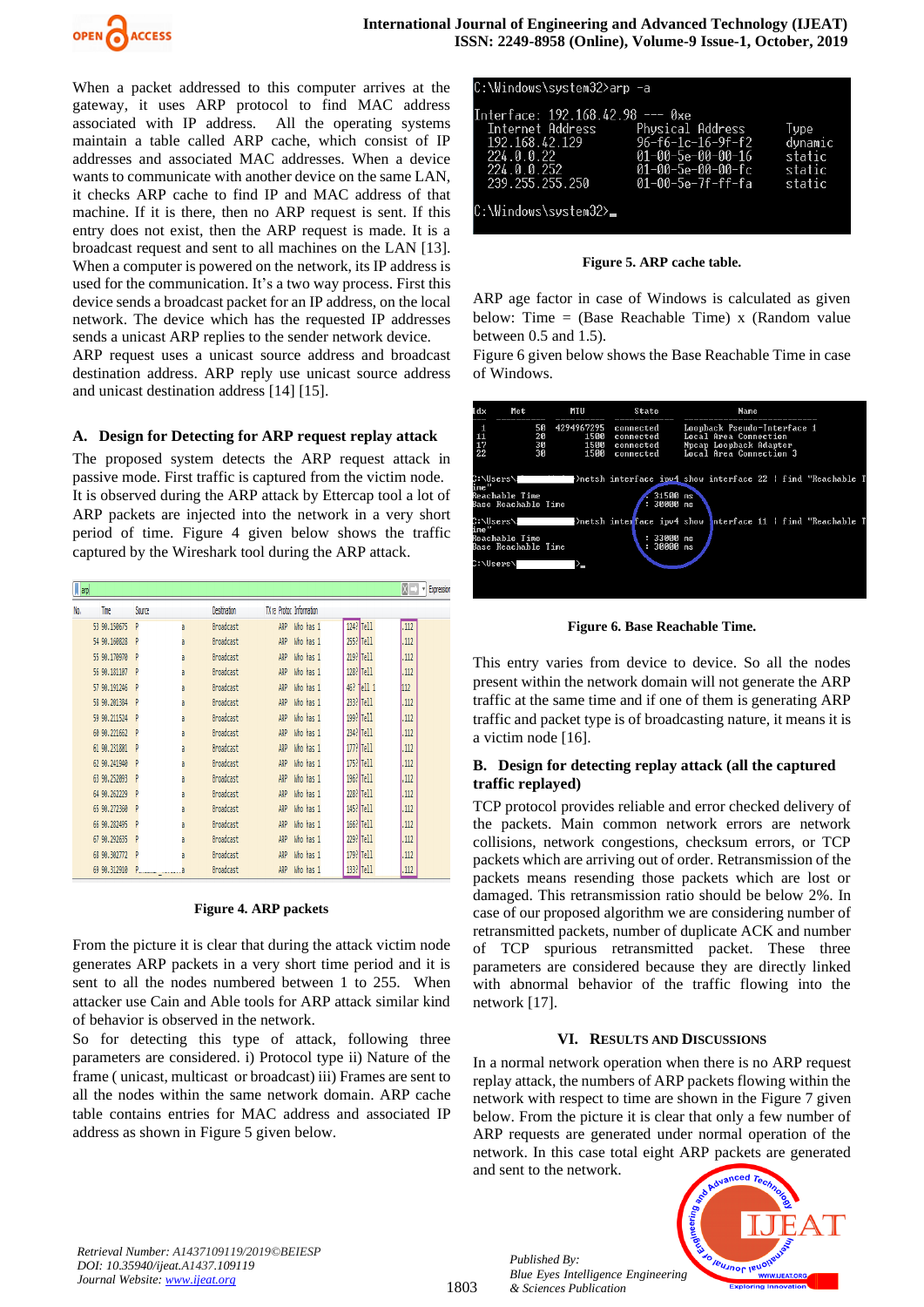But in case of this attack many ARP packets are generated within a small interval of time as shown in the picture given below. We can check that in case of no attack lesser number of ARP packets are generated and time interval taken for generating these packets and injecting into the network is big.



**Figure 7. ARP packets during normal network opeartion.**

Figure 8 given below shows the ARP packets generated and injected within a very short interval of time.





When we zoom the picture we get the details of the ARP packets and the time when they are injected into the network (Figure 9).



**Figure 9.ARP packets within short interval.**

In normal scenario 8 ARP packet generated and time taken by these packets to flow into the network is 0.08215078561053. But in case of ARP attack time is 1.4174331966178284. Figure 10 given below shows the fowchart of the proposed method.



**Figure 10. Flowchart for detecting ARP replay attack.**

Same kind of behavior was observed for the second node of the same network when it was attacked and we get the following information (Figure 11).



*Retrieval Number: A1437109119/2019©BEIESP DOI: 10.35940/ijeat.A1437.109119 Journal Website[: www.ijeat.org](http://www.ijeat.org/)*

*Published By:*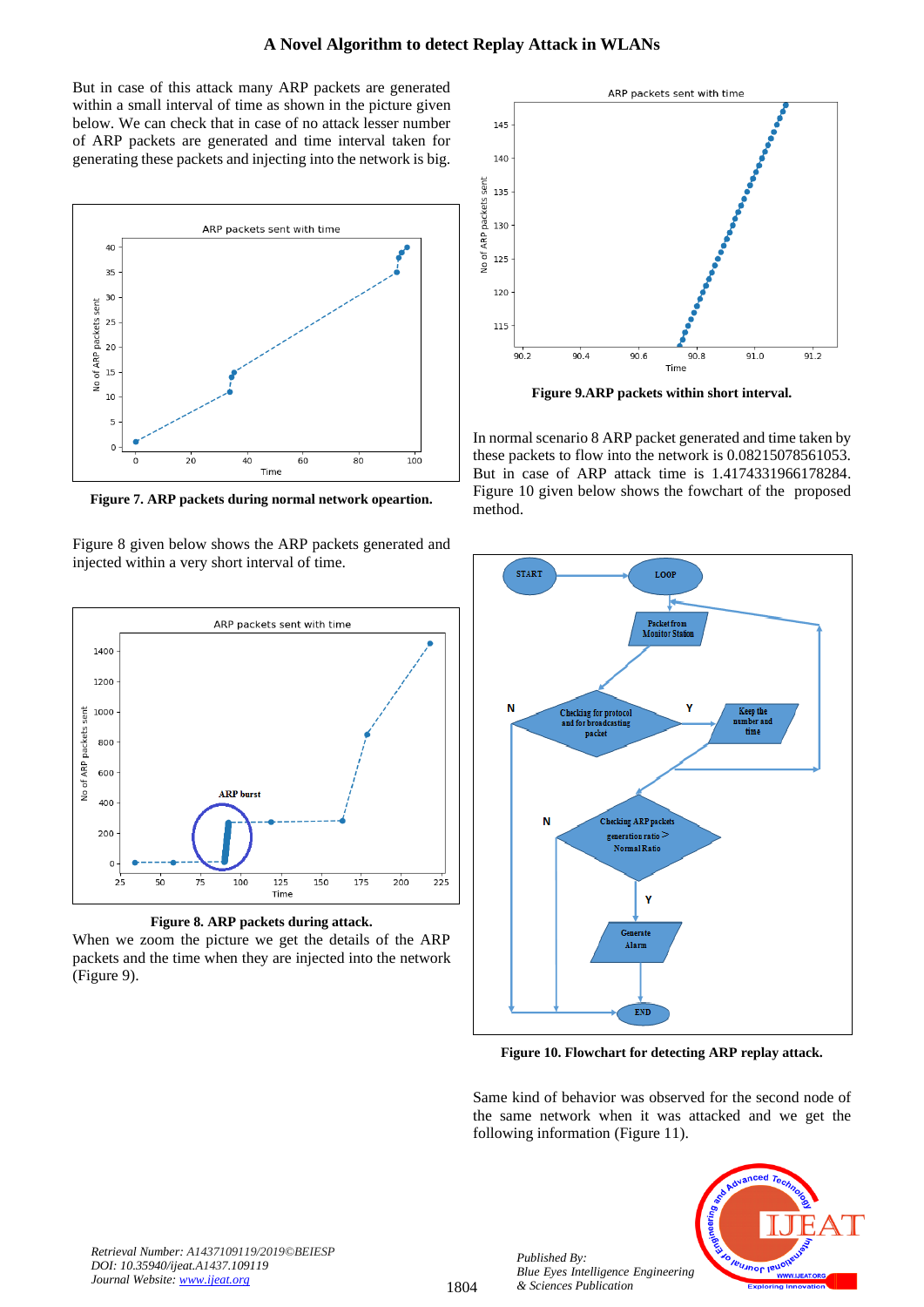



**Figure 11. ARP attack on the other node of same network.**

Case 2: When all the packets all replayed.

For conducting this type of replay attack , traffic is captured with the help of wireshark while opening the home page of a given site. Avearge number of traffic captured is shown below (Figure 12).



**Figure 12. Number of packets captured.**

Expert information feature of wireshark gives the following details of the packets of this capture. The user interface consists of following components: a) Severity b) Protocol c) Summary d) Number of packets. From the Figure 13 given below, we can check that main transmission errors which are occurred are retransmission and duplicate ACK.

| Severity | Summary                                              | Group    | Protocol     | Count |    |
|----------|------------------------------------------------------|----------|--------------|-------|----|
| Warning  | DNS query retransmission. Original request Protocol  |          | <b>LLMNR</b> |       |    |
| Warning  | Connection reset (RST)                               | Sequence | <b>TCP</b>   |       |    |
| Warning  | This frame is a (suspected) out-of-order se Sequence |          | TCP          |       | 20 |
| Note     | TCP keep-alive seqment                               | Sequence | <b>TCP</b>   |       |    |
| Note     | This frame is a (suspected) spurious retran Sequence |          | TCP          |       |    |
| Note     | This session reuses previously negotiated k Sequence |          | TLS          |       |    |
| Note     | This frame is a (suspected) retransmission           | Sequence | <b>TCP</b>   |       | 54 |
| Note     | Duplicate ACK (#1)                                   | Sequence | <b>TCP</b>   |       | 52 |
| Chat     | M-SEARCH * HTTP/1.1\r\n                              | Sequence | SSDP         |       | 11 |
| Chat     | Connection finish (FIN)                              | Sequence | <b>TCP</b>   |       | 25 |
| Chat     | Connection establish acknowledge (SYN+               | Sequence | <b>TCP</b>   |       | 12 |
| Chat     | Connection establish request (SYN): server  Sequence |          | TCP          |       | 24 |
|          |                                                      |          |              |       |    |

**Figure 13. Expert information shown by Wireshark.**

Now during the attack scenario, home page of this site is opened again and at the same time captured packets are replayed using Colasoft packet player tool. Now on the server side traffic is captured and analyzed with Wireshark.

| Severity      | Summary                                                 | Group     | Protocol     | Count |     |
|---------------|---------------------------------------------------------|-----------|--------------|-------|-----|
| Error<br>N    | New fragment overlaps old data (retransmissi            | Malformed | <b>TCP</b>   |       |     |
| Warning<br>D. | Ignored Unknown Record                                  | Protocol  | TLS          |       |     |
| Warning<br>D  | DNS query retransmission. Original request in Protocol  |           | <b>LLMNR</b> |       | 12  |
| Warning<br>Ŋ  | Previous segment(s) not captured (common  Sequence      |           | <b>TCP</b>   |       | 8   |
| Warning<br>Ď  | DNS query retransmission. Original request in Protocol  |           | mDNS         |       | 2   |
| Warning<br>D  | Connection reset (RST)                                  | Sequence  | TCP          |       | 18  |
| Warning<br>Ŋ  | DNS query retransmission. Original request in           | Protocol  | <b>DNS</b>   |       | 9   |
| Warning<br>Ŋ  | This frame is a (suspected) out-of-order seq            | Sequence  | <b>TCP</b>   |       | 112 |
| Note<br>b.    | ACK to a TCP keep-alive segment                         | Sequence  | TCP          |       |     |
| Note<br>D.    | TCP keep-alive segment                                  | Sequence  | TCP          |       |     |
| Note<br>Ď.    | This frame is a (suspected) fast retransmission         | Sequence  | <b>TCP</b>   |       | 24  |
| Note<br>I.    | A new tcp session is started with the same po Sequence  |           | TCP          |       | 48  |
| Mote          | This frame is a (suspected) spurious retransmi Sequence |           | TCP          |       | 15  |
| Note<br>Ď.    | This session reuses previously negotiated key Sequence  |           | TLS          |       | 5   |
| Note<br>Ď     | This frame is a (suspected) retransmission              | Sequence  | TCP          |       | 347 |
| Note<br>Ŋ     | Duplicate ACK (#1)                                      | Sequence  | TCP          |       | 190 |
| Chat<br>D.    | M-SEARCH * HTTP/1.1\r\n                                 | Sequence  | <b>SSDP</b>  |       | 30  |
| Chat<br>Ď     | Connection finish (FIN)                                 | Sequence  | <b>TCP</b>   |       | 86  |
| Chat<br>Ď     | Connection establish acknowledge (SYN+AC                | Sequence  | TCP          |       | 96  |
| Chat          | Connection establish request (SYN): server no Sequence. |           | TCP          |       |     |

**Figure 14. Transmission errors shown by expert infprmation** 

From the captured packets it is clear that the traffic is doubled and that the various types of transmission errors are also increased.We can see that retransmitted packets and duplicate ACK number is also increased (Figure 14). The retransmission traffic rate should not be more than 2%. If it is higher it means that network may be affected [18]. Keeping this mind the proposed method is suggested which use the number of retransmitted packets and number of duplicate ACK .

In case of normal network operation( When there is no Replay attack) :

Figure 15 given below shows the graph between the packets generated and time period when these are injected into the network. Only number of retransmitted packets, number of duplicate ACK and number of TCP spurious retransmitted packets are taken.



*Retrieval Number: A1437109119/2019©BEIESP DOI: 10.35940/ijeat.A1437.109119 Journal Website[: www.ijeat.org](http://www.ijeat.org/)*

*Published By:*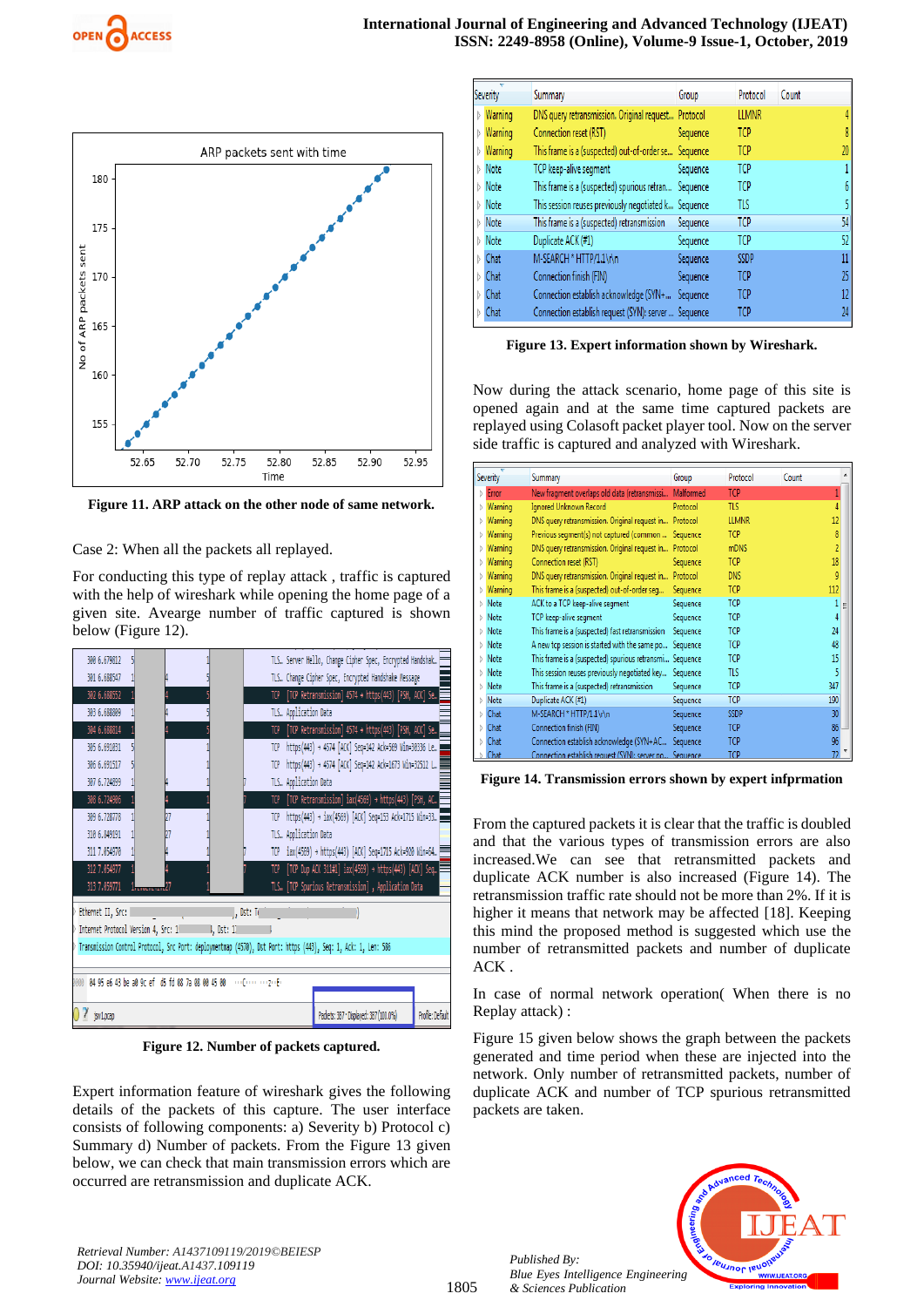

**Figure 15. Number of packets injected under normal network condition.**

In case of replay attack:

Figure 16 shows the number of different packets are generated and injected into the network are now doubled.



 **Figure 16. Number of packets injected during attack**

Same kind of behavior is observed for the 2<sup>nd</sup> web site (Figure 17).



**Figure 17. Number of packets under normal network condition.**



**Figure 18. Number of packets during attack.**

Extensive experiments are conducted to study the behavior of the network under normal condition and during replay attack. We have tested our method for six clients and it successfully detected the Replay attack. Picture given below (Figure 19) show the result of algorithm written in Python language.



*Retrieval Number: A1437109119/2019©BEIESP DOI: 10.35940/ijeat.A1437.109119 Journal Website[: www.ijeat.org](http://www.ijeat.org/)*

*Published By:*